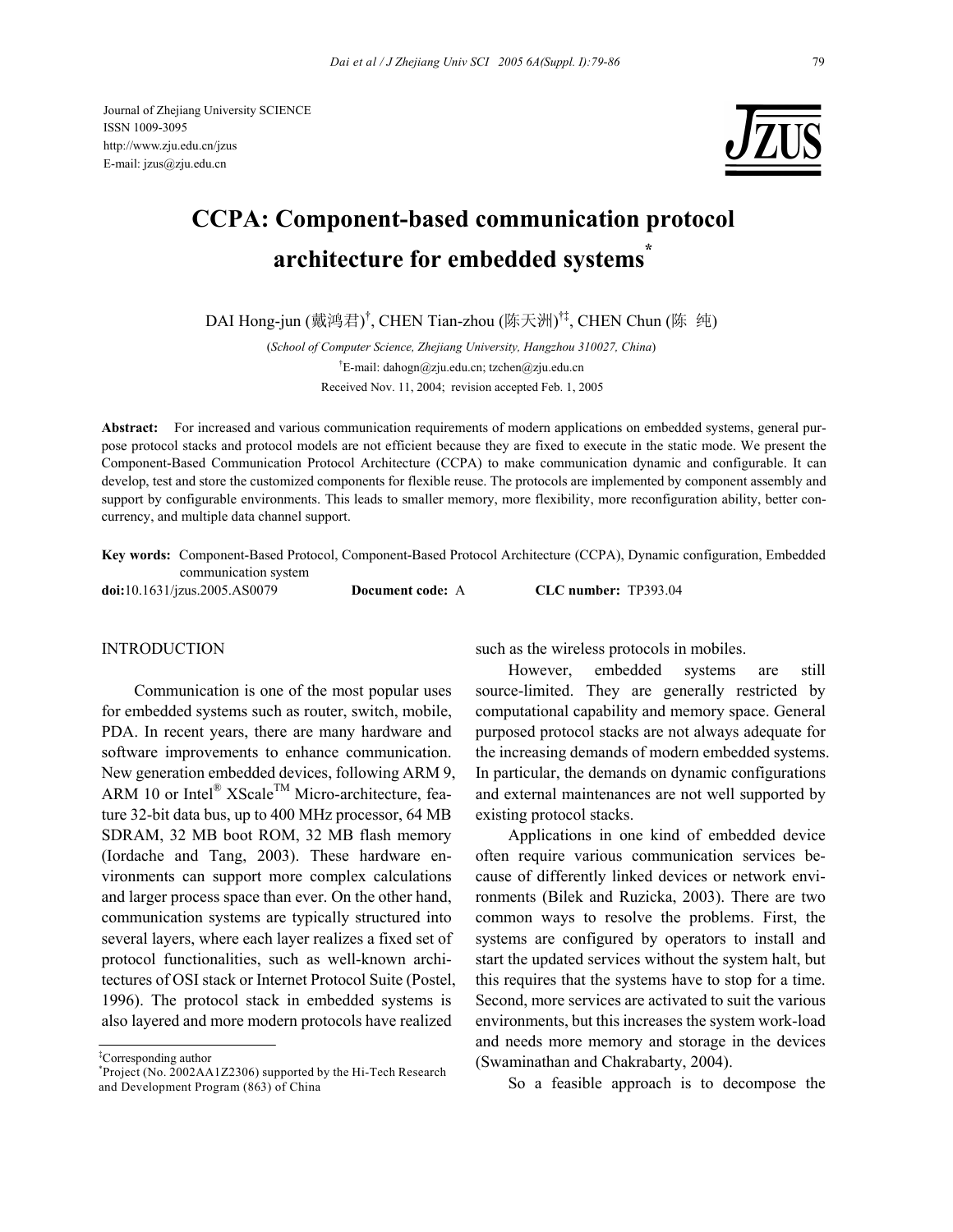monolithic implementation of the software communication system, to structure protocols with protocol modules which can be reused in different contexts and be adapted to the special needs of applications. The protocols are self configured or remote configured with the module's replacement or increase. The systems load the new modules automatically and need not halt, called hot swap. The communication keeps alive and the updated process requires only a few seconds. Furthermore, a remote server stores and maintains all of the modules and only running modules load into the systems, unused modules can be hung up temporarily and even be deleted once they have been replaced. This saves the limited memory and space in the embedded devices.

The protocol modules can be implemented by some kinds of components. A recent software system paradigm, called component-based system (CBS), provides a new dimension of reusability and rapid prototyping of software. CBS focuses on dividing the software into components so that it can be easily configured and plugged together to assemble flexible applications. For example, AVOCA is a CBS communication system (Hempstead *et al*., 1992), which is a further stage of the *x*-kernel (Hutchinson and Peterson, 1991).

CBS gives rise to two new problems. First as mentioned above, the storage of components. A component library and a management server must be set up to deal with it. There are some differences compared with common database. Second, the rapid development of the components. Usually the analysis of existing programs is helpful to the further development and sometimes the development process involves only rebuilding the source codes to different EOS.

In this paper, we present the Component-Based Communication Protocol Architecture (CCPA) to modularize the implementation of component-based protocols. CCPA is neither component programming model nor binary compression method. It is the architecture for the development, storage and utilization of particular components for different EOS. These components are units of component-based communication protocols and especially suitable for embedded systems. We can only use the necessary components in the embedded devices with dynamic configuration and hot swap.

Using CCPA, we analyze the existing source codes of the protocols, develop and test qualified components targeted to different EOS. We devise multiple light-weight protocol components customized for application requirements and device characteristics. These stable and certified components are stored into a library for further reuse. Only necessary components are loaded into the devices and kept partly active according to the current network and environment status. The active protocols can be remote controlled without the communication being terminated.

Some applications from CCPA have been practically used for high performance CDMA2000 routers and high capability 10 G routers. For these complex systems, the specialized optimization shows higher performance and stability.

# COMPONENT-BASED PROTOCOLS

#### **Component model**

Component theories have been widely spread from enterprise applications to operating system, web browser and middleware, etc. (Rastofer and Bellosa, 2001). The component, which is the independent and replaceable part of a system, fulfills a clear function and works in the flexible context of a well-defined framework. Traditionally, it is the binary format which is well defined by its interface and its operation. Fig.1 shows the encapsulation of the components. The interface has a set of ports for external or internal operations involving detailed implementations of the component functions.



**Fig.1 Encapsulation of the component**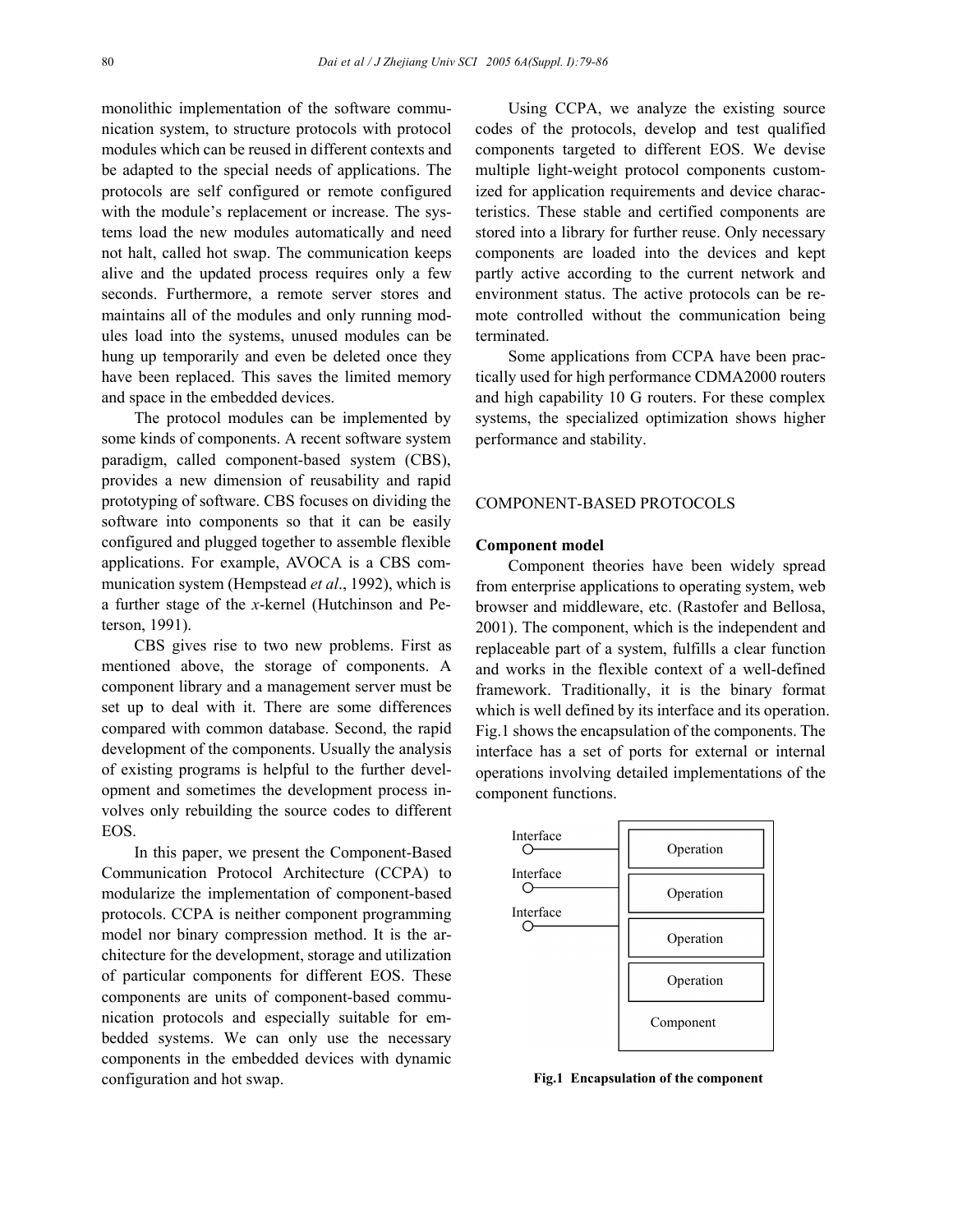Component-based software usually involves certain code complexity and efficiency loss, and may be not essential for the common computers such as PC of x86 architecture, but it must be all-important for the embedded devices because of the low calculation speed, low network transmission speed and limited memory. So in embedded systems, modularized utilization appears recently. Especially because the underlying communication services keep active all the time, the components must be of high performance and critical small size. Therefore, common development and utilization methods are not universal for embedded systems, the development must be more precise for stability and the utilization must be more flexible.

Then the embedded communication system can be composed of efficient modules. The module is represented by the protocol component as the abstraction. Protocol components encapsulate the implementations of the protocol mechanisms, and provide the services outside through the interfaces. The communication protocols are manifested by unique interpretation of associations between components, and these components may request other ones through interfaces for assembly.

#### **System support for components**

The communication is regarded as the basic service, so the EOS must be updated to support the component-based protocol stacks from its kernel optimization. The model is shown in Fig.2. There is a boot component (BootCom) which can load other components with its inherent interface descriptions. A system service (ComS) co-exists when the EOS starts. It reads the configuration and loads the corresponding BootCom. BootCom assembles all of the other components according to the interface. The assembly processes watches with ComS until the compo-



nent-based protocols go into action. Then the Boot-Com is hung up and inactive. ComS watches all the active components of this protocol and the configuration.

For various communication devices and application requirements, the configurations of protocols may be distinct. Different protocol components are activated to serve the communication request and support run-time reconfiguration of the communication system. The states of the system are examined instantaneously. When it does not meet the request of the application, the suitable components will be loaded to replace what does not match. This enables the communication systems to adapt dynamically with application requirements such as switching from unreliable to reliable data delivery, communication system resources such as buffer space and CPU load, or network characteristics such as network congestion and routing.

The replacement of protocol component is transparent with the interfaces unchanged. This is one of the frequent mechanisms supporting the hot swap. The operation in components may be changed but the assembly state is changeless because of no interface change. So the new communication components are dynamically loaded by ComS with the mapping to the new component interface address, BootCom is still not active. Another case, If the interface needs to be changed, BootCom is updated first when it is inactive. Then ComS loads the new BootCom, other components are updated by BootCom.

#### **Protocol decomposition**

We may decompose the protocol from the protocol hierarchy. For example, the connection oriented transport system of the Internet Protocol Suite consists of three components: TCP, IP and Ethernet. Otherwise, we may base on protocol functions to break down the protocol. The protocol functions serve as basic CCPA components too. Taking TCP as an example, the sender part located between the application and network interface is totally composed of five components, which are connection management, data emit, data reemit, flow control and congestion control (Schmidt *et al*., 1993).

Protocols may be implemented with different mechanisms too, such as the former example's TCP, **Fig.2 Component load model** flow control which could be realized by a win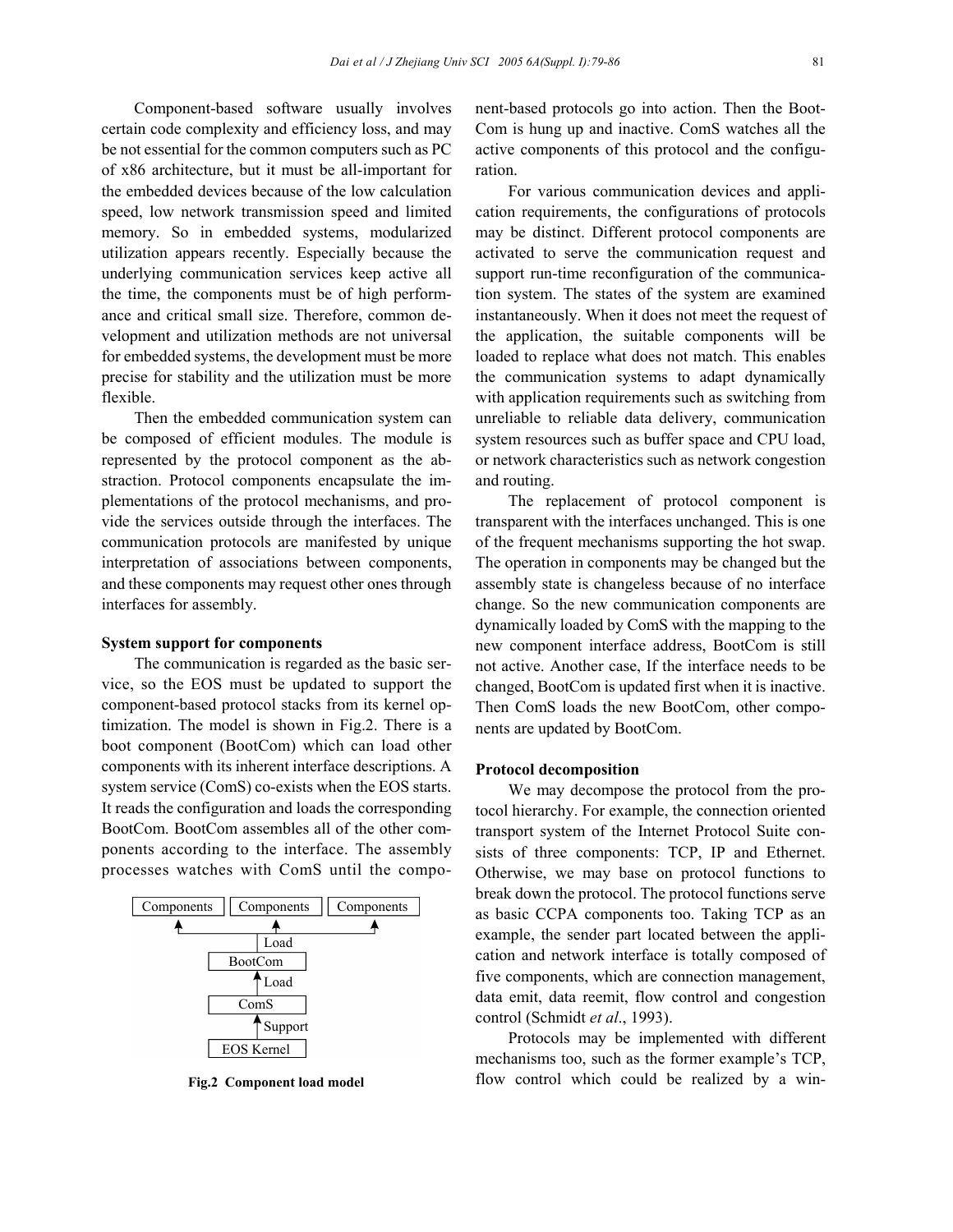dow-based or rate-based mechanism. Table 1 lists an example for protocol functions and corresponding mechanisms. Different mechanisms of one protocol function are implemented by the corresponding components while the interface remains the same.

**Table 1 Protocol functions and corresponding mechanisms** 

| Protocol function     | Mechanism                |  |
|-----------------------|--------------------------|--|
| Flow control          | Stop-and-wait            |  |
|                       | Window-based             |  |
|                       | Rate-based               |  |
| Corruption control    | Checksum                 |  |
|                       | Parity                   |  |
| Connection management | Implicit                 |  |
|                       | 2-way-handshake          |  |
|                       | 3-way-handshake          |  |
|                       | No connection (datagram) |  |
| Acknowledgement       | Cumulative               |  |
|                       | Selective                |  |

One of the key goals of CCPA is that we can implement applications with device-customized modules for the same communication. New enhancive modules can be added in by writing additional modules and including them in the existing component suite. For example, to the components of Internet Control Message Protocol (ICMP), we can give more suitable modules in different environments. When the network's bandwidth is low, the proper module to use is whose numerical value of Time to Live (TTL) fits the network status. Timestamp Reply is set to be forbidden so as to decrease the overload.

We can modify original properties of the components and add customized communication services into the modules too. For example, the Denial of Service (DoS) attack is often caused by the mechanism of sending large numbers of useless packages. It will be helpful to design a module that resolves the problem by checking the source/destination address and the type of the package, including the package frequency. Then the component of ICMP will have the ability to filter and check the package. With all these modules, customized communication services can be constructed and provide execution guarantees targeted to the specific requirements of the applications on different devices.

## CCPA DEPLOYMENT

CCPA includes a set of correlated software sys-

tems, such as Component Development Platform (CDP), Component Library (CL), Component Assembly Platform (CAP), and Operating System Support Environment (OSSE). CAP is optional software based on different device configuration demands.

Component Description Language (CDL) is defined with XML format to describe the communication services, the component-based protocols and the characters of the components. Each component and each protocol has its own description. If the components are generated by CDP, the descriptions are written by the developers or test units as a part of test reports. The descriptions join these software systems together, encapsulate the component operations and expose the component interfaces accurately. They are also the mapping index of CL, the assembly rules of CAP and the execute parameters of OSSE.

A general scenario of the architecture is given in Fig.3. CDP is an IDE which is used to develop the components suitable for EOS. The qualified components through tests are stored into CL. OSSE executes on EOS or joins into EOS kernel to supports the component-based protocols and the protocol stacks. According to application requirements or network environment, it can load or unload the components while the communication service is kept active. CAP is used to control OSSE remotely, so it can get the current configuration of OSSE. It must keep the synchronization with CL to know the usable components.



**Fig.3 CCPA basic deployment** 

#### **Component development**

How to rapidly develop or rewrite protocols and protocol stacks to support component-based system, how to generate the qualified components, are both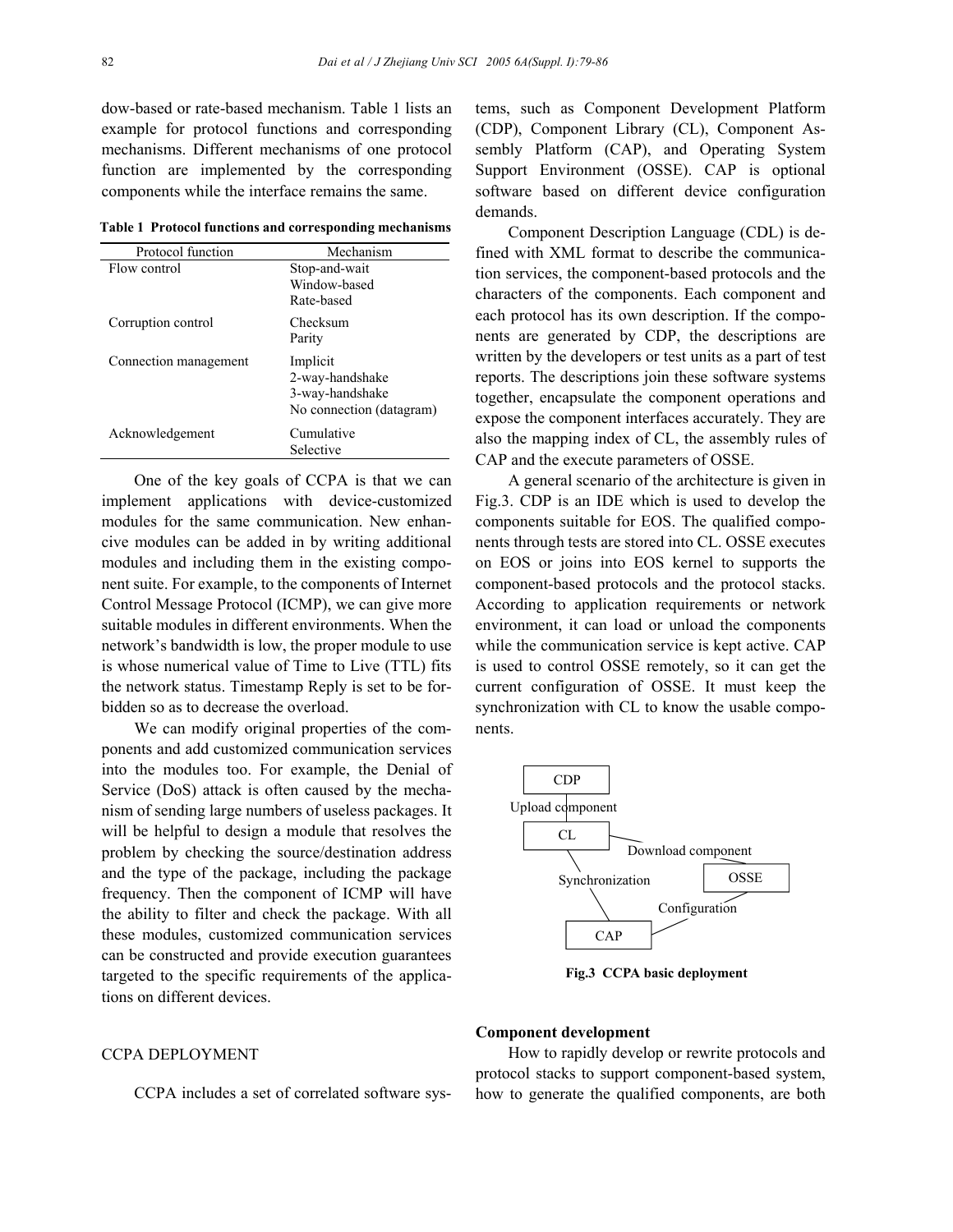key problems. This is the source generating the reusable components. CDP is an IDE used to aid the development process. Besides the basic functions such as Visual Studio and KDevelop, it has own conveniences for CCPA. Code analysis and cross-platform tool-chains are the significant characters.

During the implementation of the protocol stacks, often it is the transplant of stable protocol stacks to Embedded OS (EOS), such as part transplant TCP/IP implementation from Linux to fit the Embedded Linux. Most source codes of common OS are not customized for EOS and take little care of the restricted computational capability and memory space, which may cause problems if the transplant only focuses on executable and receptive program as the performance and efficiency becomes secondary. Although the loss of performance is a matter of fact, this may be unpredictable because of lack of criteria. So we must guide and help the analysis of existing protocol stacks and source codes in CDP. Especially for wireless protocols, the repetitive transplant among different EOS in different devices gets more troublesome. Indeed, most of the common communication protocols have their robust C version source codes. Code analysis is important for efficiency as the rewriting work does not build up from nothing.

CDP is an IDE used on the common PC whose OS is Windows or Linux. The source codes are edited and managed on a PC, but the generated components are run in EOS. Cross-platform compilers must be used to compile the source codes and must use certain cross-platform tool-chains such as compilers and debugging tools, which are customized to target EOS. So the universal link interface is necessary to connect all kinds of them; this makes the development process fully oriented to the programs without considering tool-chains.

The quality and reusability of the binary components must be checked. In CDP, it can be tested and examined from the source code level. If there are emulation environments of the target EOS and devices, further tests such as those for component independence, assembly stability, and component running memory, can be conducted to get accurate component descriptions and evaluations. Only qualified components are uploaded to CL.

CL is not merely a binary database for compo-

nent storage. It does much quality assurance, exchange and component transfer work. Before being stored into the database, each component must pass the ultimate examination which focuses on the integrality and uniform external interface. For the components which do not upload from CDP, this quality assurance is vital. The components must pass the examinations before they are stored into the libraries. The quality of components is the key assurance of CCPA. This makes active services on embedded systems stable and robust.

#### **Configurations and utilizations**

Furthermore, CL is the center of the components and the descriptions of the component-based protocols. It may be distributed and there must be a built-in mechanism to keep synchronization between libraries. It passes the component and protocol descriptions to CAP for manual configuration and assembly. It is also the only sources of the components for OSSE.

OSSE executes on EOS or joins into EOS kernel. The chief work is to support the component-based protocols and protocol stacks. At the same time, it provides the protocol runtime watch and dynamic configuration through the ComS which was mentioned above. It can self-adapt to the application requirements and network environment, or can be manually controlled remotely by CAP. It loads or unloads the components while keeping the communication services active. CAP is an optional IDE. Users can do initialization and configuration work manually here, according to the CL contents and the requirements.

Fig.4 shows the lifecycle of the correlative work with CAP. CL is a server that runs all the time. CAP connects to the CL to get the protocol and component descriptions and also connects the OSSE to get the active components information. The configuration



**Fig.4 The lifecycle of the correlative work with CAP**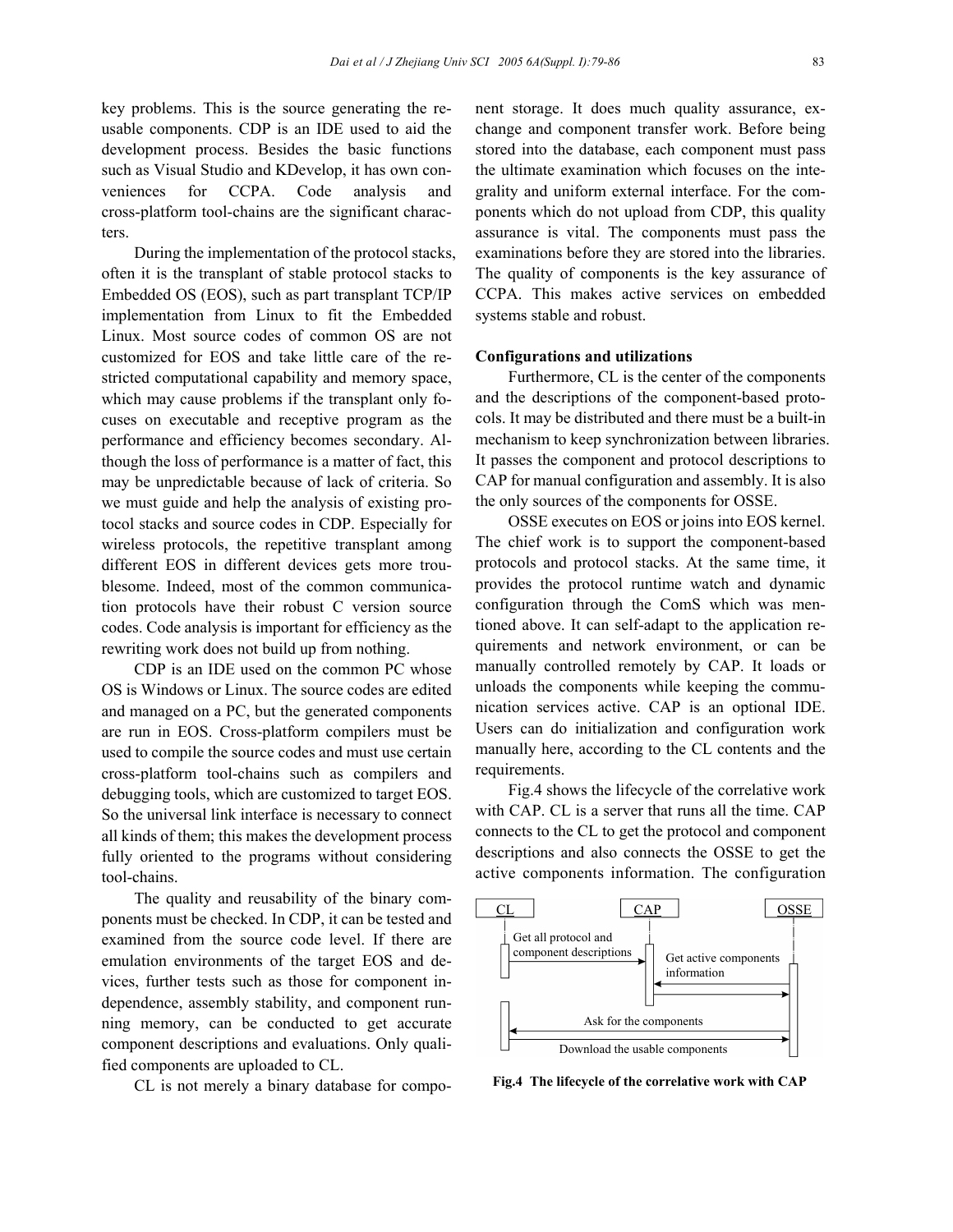processes on the CAP and the result returns to OSSE. Then OSSE connects to CL for the components. CL validates the requests and the components stored in CL which have passed the quality verification can be downloaded to OSSE. OSSE runs the updated components as discussed in the last chapter. If there is no CAP, the correlated model is simpler.

In contrast, Avoca (Hempstead *et al*., 1992) is a network architecture and domain model that supports the development of encapsulated, reusable, and efficient communications protocols. The runtime environment for Avoca is provided by the x-kernel which is an operating system kernel designed to run network protocols. The domain model for Avoca focuses on the identification of realms of protocols for remote procedure calls, remote invocation methods, and network file systems. Avoca protocols are symmetric components that can be composed in virtually arbitrary orders (Batory and O'Malley, 1992). According to the introductions above, it can be concluded that the implementations of CL and CAP, and the correlations among them are the main character of CCPA, which also includes CDP to ensure the component quality. These designs adapt to the limited computational capability and memory space of embedded systems. They also have more flexibility, such as dynamic configuration and hot swap.

#### IMPLEMENTATION AND RESULT

There are some IDE, such as Visual C++ "ATL COM appwizard" and Borland Java Builder "Object Gallery: JavaBeans, EJB, Cobra module wizard", which can guide the component development. There is CL which can store many types of components such as Jade Bird Component Library System (Mei *et al*., 2000) too. But only CCPA is fully customized for communication protocols in embedded systems. We built a set of complete implementation based on CCPA and made some tests on an Intel® PXA 255 hardware platform with a built-in  $10~100$  M self-adaptive network card.

For example, FTP is an application layer protocol. A simple implementation of FTP client is about 1100 lines source codes of C language. Through analysis tools of CDP, it is easy to find that the codes are generally composed of three main parts: transfer part, control part and upload part, so we can divide this FTP implementation into three modules according to its own function, named C\_Transfer, C\_Control, and C\_Upload. These components can make up the FTP service.

We built two sets of components suitable for different network bandwidth. First, the optimized work exerts good influence on the source codes for 10 M network bandwidth. Three components were built: C\_Control, C\_Transfer\_10, and C\_Upload\_10. Second, the codes are optimized for 100 M network bandwidth. We got two new components: C Transfer 100 and C Upload 100 (C Control is nothing different). All these components pass complex and strict tests before they are stored into CL.

Then OSSE in embedded devices download the suitable components from CL to assemble the component-based FTP client. The configuration comes from CAP. Then we use this FTP client to upload files, using Average Transfer Speed (ATS) as test data statistics. ATS is defined by recording transfer speed every 15 s, and taking the average after getting at least 10 values. The following steps yield the value in Table 2.

First, the cable is 10 M available and we use the original FTP client implementation which is directly compiled with the original C source codes. We can get the data of Row 1. Then we use the components suitable for 10 M network bandwidth, the result is Row 2. If the cable is changed to be 100 M available, the result is Row 3 and the components update automatically by OSSE self-adaptive mechanism.

Second, we test the dynamic configuration and the cable is 10 M available. If the unique C\_Upload\_10 is unloaded while it keeps actively uploading files, the result is shown in Row 4. After the C\_Upload\_10 is loaded again, the result is shown in Row 5. After the transfer process becomes stable, if the C\_Transfer is unloaded, the result is shown in Row 6.

Third, we add multiple C\_Upload\_10 to execute at the same time. Test data varies from Row 7 to Row 9.

Comparison of Row 1 data with Row 2 data shows that there is certain performance loss after the FTP service is component-based, but the loss is no more than 8%, so it is acceptable. Comparison of Row 2 with Row 3 shows that the active components vary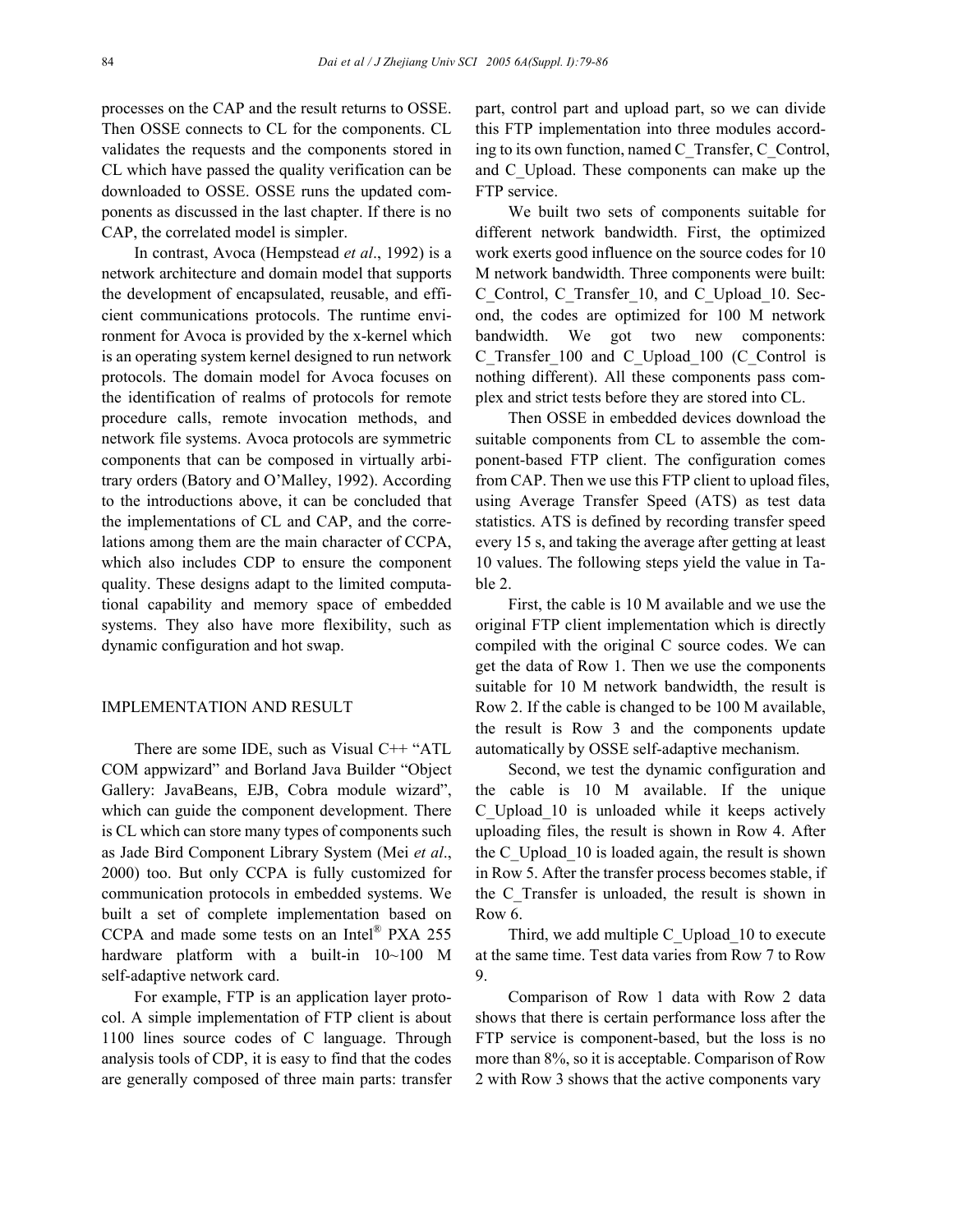|                |                          |                | Active component |                | $ATS$ (kB/s) |
|----------------|--------------------------|----------------|------------------|----------------|--------------|
|                |                          | C Transfer     | C Control        | C Upload       |              |
|                | Use original application | No             | No.              | N <sub>0</sub> | 255          |
| 2              | Use 10 M cable           | C Transfer 10  | C Control        | C Upload 10    | 240          |
| 3              | Use 100 M cable          | C Transfer 100 | C Control        | C Upload 100   | 770          |
| $\overline{4}$ | C Upload unload          | C Transfer 10  | C Control        | N <sub>0</sub> | $\mathbf{0}$ |
| 5              | C Upload load again      | C Transfer 10  | C Control        | C Upload 10    | 240          |
| 6              | C Transfer unload        | No.            | C Control        | C Upload 10    | 240          |
| 7              | Use 2 C Upload           | C Transfer 10  | C Control        | 2 C Upload 10  | 325          |
| 8              | Use 3 C Upload           | C Transfer 10  | C Control        | 3 C Upload 10  | 350          |
| 9              | Use 4 C Upload           | C Transfer 10  | C Control        | 4 C Upload 10  | 360          |

**Table 2 Simple component-based FTP service test data (The scale of ATS (Average Transfer Speed) is 5 kB)** 

automatically accompanying the cable change, the transfer speed increases so much mainly because of the better network environment.

Row 4 shows that if the component for corresponding function is unloaded, the activity pauses at once, and Row 5 shows that if the component is loaded again, the activity continues and is not influenced. After the transfer activity becomes stable, the unused components can be unloaded with no influence as shown in Row 6.

From Row 7, it is obvious that the performance has increased by about 40% if we add a functional component. But from Row 8 to Row 9, it can be concluded that the increase of performance becomes much slower even if more active components are added into the system. The status may be much better if we use multiple CPUs.

An analysis chart of test data is shown in Fig.5. Line 2 is Row 1 and Line 1 is Row 3. We can find obviously that:

(1) Value of Row 2 is a little smaller than that Line 2, because of the loss of the component-based FTP service.

(2) There is the remarkable increase from Row 2 to Row 7, because of the addition of an upload component

(3) There is still increase from Row 7 to Row 9, but the trend is moderate, because of the limit of software improvement.

(4) Line 1 is much higher than the others, because of the huge change in network status. If the update components cannot load dynamically, it is so much waste.



**Fig.5 Data analysis of an Ftp client**

### CONCLUSIONS AND DISCUSSIONS

For the sake of the efficiency and performance of communication protocols, the component-based communication architecture (CCPA) is constructed to realize and improve the component-based communication service. It enables the dynamic configuration of customized protocols through a proper set of reusable protocol components assembly. The replacement of protocol components doesn't need to reboot the device. To produce, test, store and use the components, CCPA is deployed with a set of software including component development platform, component library and component assembly platform etc. The flexibility and reusability brought by the architecture are obvious and recommendable.

Some EOS is component-based such as TinyOS (Hempstead *et al*., 2004) and merges the protocol